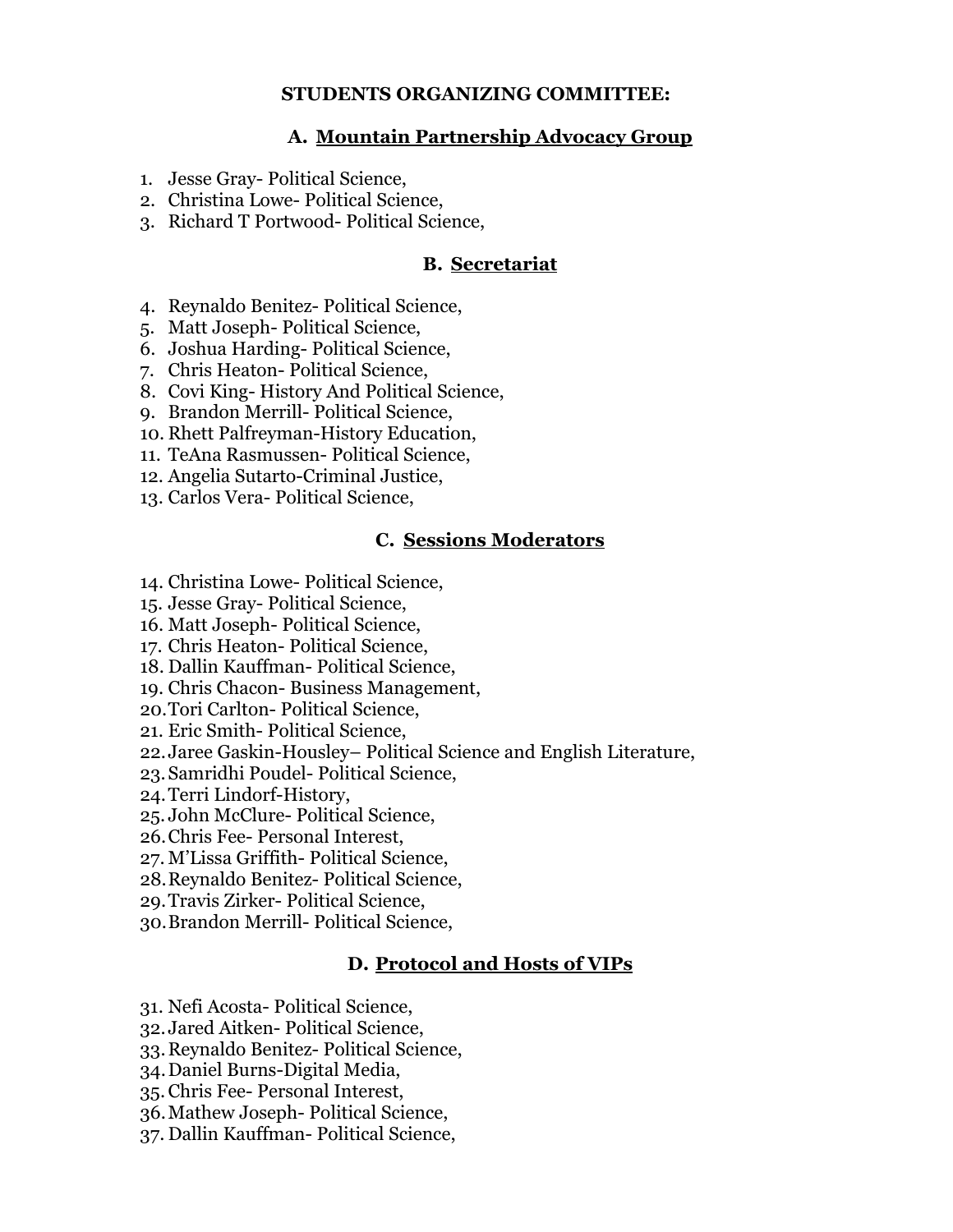- 38.Miguel Lee- Political Science,
- 39.John McClure- Political Science,
- 40.Alec McCullough- Spanish,
- 41. Adam Park-Philosophy,
- 42.Ric Taylor -Political Science,
- 43.Kyle Vanderniet-Political Science,
- 44.Nick Williams –Exercise Science,
- 45.Travis Zirker- Political Science,

# **E. Information Desk**

- 46.Cindy Blackburn- Political Science,
- 47. M'Lissa Griffith- Political Science,
- 48.Brooke Hodson-Pre-Professional,
- 49.Collette Ndigyeouba- Political Science,
- 50.Debbie Smith-Business Management,

# **F. Media and PR**

51. Alec McCullough-Spanish,

# **G. Documentary Session**

52.Chris Chacon- Business Management,

## **H. Students Organizing Committee of the Workshop for High-Schools of Utah**

- 1. David Banks Information Systems,
- 2. Reynaldo Benitez Political Science,
- 3. Victoria Carlton Political Science,
- 4. Chris Chacon Business Management,
- 5. Caleb Christian Political Science,
- 6. Ivan Delgadillo Pre-Professional,
- 7. Chris Fee Personal Interest,
- 8. Jaree Colette Gaskin Political Science and English Literature,
- 9. Mathew Glick Political Science,
- 10. Jesse Gray Political Science,
- 11. M'Lissa Griffith Political Science,
- 12. Joshua Jolley Harding Political Science,
- 13. Chris Heaton Political Science,
- 14. Dallin Kent Kauffman Political Science,
- 15. Terry Lindorf –History,
- 16. Jason Linde Political Science,
- 17. Matthew Joseph Political Science,
- 18. Ambrozio Macote Political Science,
- 19. John Mcclure Political Science,